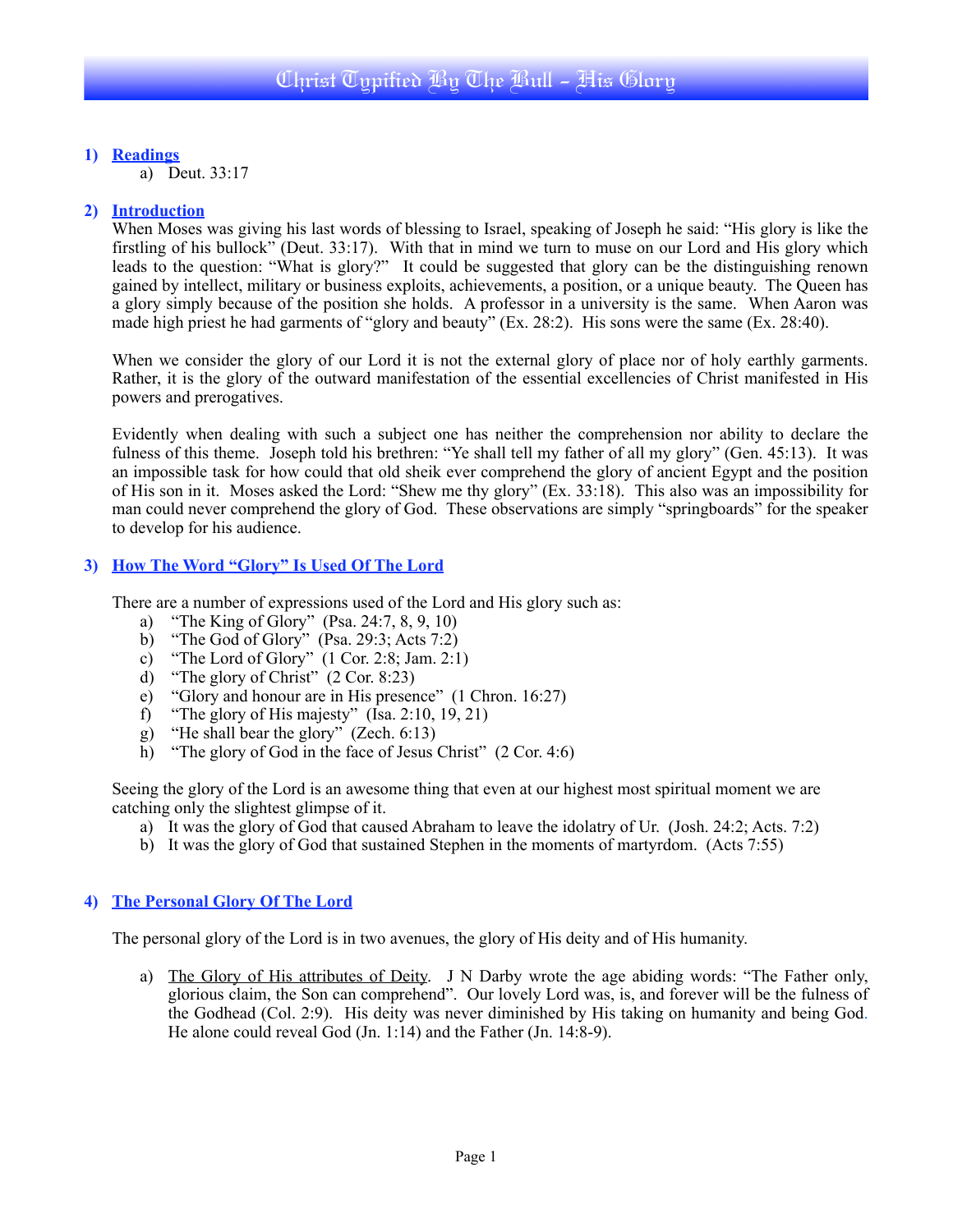## Christ Typified By The Bull - His Glory

| The glory of :   | Aspect                                                                                                                                                                                                                                                                                         | <b>Reference</b>                                               |
|------------------|------------------------------------------------------------------------------------------------------------------------------------------------------------------------------------------------------------------------------------------------------------------------------------------------|----------------------------------------------------------------|
| His eternality   | The eternality of His Being:<br>• His Name is Emmanuel - God with us<br>In the beginning was the Word<br>$\bullet$<br>• He had a glory before the world was<br>• Was the object of the Father's love before the foundation<br>of the world<br>• Before Abraham was (better, "came to be") I AM | Matt. 1:23<br>Jn. 1:1<br>Jn. $17:5$<br>Jn. 17:24<br>Jn. $8:58$ |
| His Creating     | • He is "before all things, and by Him all things consist (are<br>held together)                                                                                                                                                                                                               | Col. 1:17                                                      |
| His immutability | • "They shall perish; but thou remainest Thou art the<br>same, and Thy years shall not fail"                                                                                                                                                                                                   | Heb. 1:11-12                                                   |
| Omnipotence      | • "All power is given unto me"                                                                                                                                                                                                                                                                 | Matt. 28:18                                                    |
| Omniscience      | • "He knew all men"                                                                                                                                                                                                                                                                            | Jn. 2:24                                                       |
| Omnipresence     | • "I am with you alway"                                                                                                                                                                                                                                                                        | Matt. 28:20                                                    |

### b) Titles which convey the Glory of His Deity

i) This is not a composite of the evidences for His deity. It is a summary of His titles for a ministry meeting.

| He is                                 | <b>Reference</b>       |  |
|---------------------------------------|------------------------|--|
| The Image (eikon) of God              | 2 Cor. 4:4; Col. 1:15  |  |
| The express Image (charakter)         | Heb. $1:3$             |  |
| The bread of God                      | Jn. $6:33$             |  |
| The Son of God                        | Rom $1.4$              |  |
| The fulness of the Godhead            | Col. 2:9               |  |
| The form of God                       | Phil. $2:6$            |  |
| The great God and our Saviour         | Titus $2:13$           |  |
| Thy throne, O God, is for ever        | Heb. $1:8$             |  |
| I am the first and the last           | Isa. 44:6; Rev. 1:17   |  |
| I am Alpha and Omega                  | Rev 22.13              |  |
| He is the Redeemer                    | Isa. $44:6$            |  |
| The everlasting Father and Mighty God | Isa. $9:6$             |  |
| His words stand forever               | Isa. 40:8; Matt. 24:35 |  |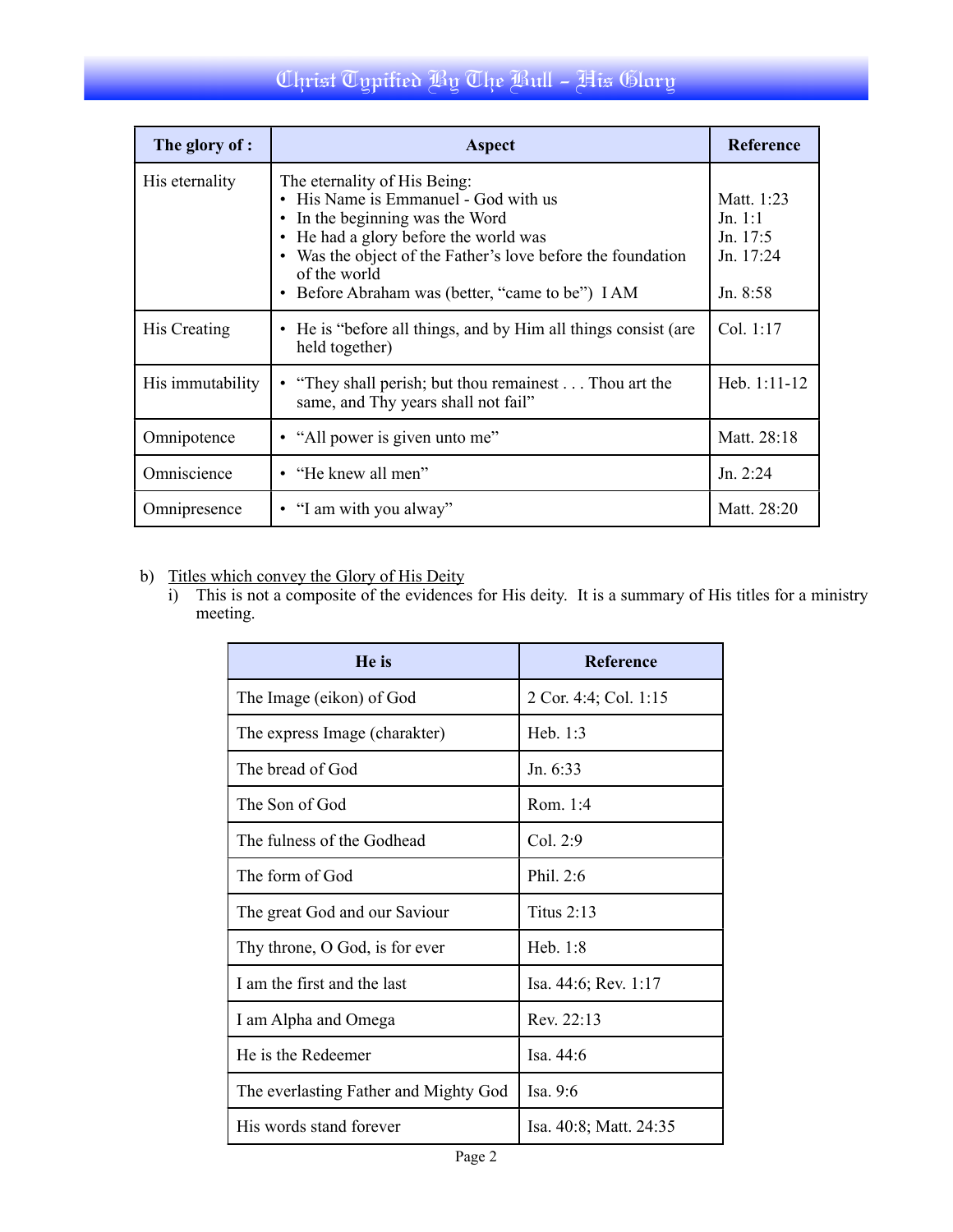### Christ Typified By The Bull - His Glory

| He is       | Reference                 |
|-------------|---------------------------|
| The Saviour | Isa. 43:3; Titus 2:10     |
| The Judge   | Joel 3:12; Matt. 25:31-46 |

### b) The Glory of His Humanity

i) Such is the glory of His humanity that He stands unique and forever will be. He alone has the moral and legal qualifications to be the King of Israel for only He has the genealogical history.

| <b>His Humanity Was</b>                                     | <b>Reference</b>                                                                       |  |
|-------------------------------------------------------------|----------------------------------------------------------------------------------------|--|
| Promised<br>• To Adam and Eve<br>• To Abraham<br>• To David | Gen. $3:15$<br>Gen. 12:7; 16:10<br>2 Sam.7:12                                          |  |
| Pictured in the Meal offering                               | Lev $2.1 - 16$                                                                         |  |
| Prophecies of His manhood                                   | Gen. 3:15; 2 Sam. 8:12; Isa. 7:14;<br>9:6; Psa. 22:9                                   |  |
| Presented in the New Testament                              | Matt. 11:19; Mk. 13:34; Jn. 1:30;<br>4:29; 8:40; Acts 2:22; Phil. 2:8; 1<br>Cor. 15:21 |  |

### **5) The Glory of His Offices**

Sometimes we sing "Great are the offices He bears". What are some of the great offices of the Lord and in what ways do they display His glory?

| The Glory of His | Data                                                                                                                                                                                                                                                                                                                                                                                                                                                                                                                                                                                  | <b>Reference</b>                                                                                                                                                                             |
|------------------|---------------------------------------------------------------------------------------------------------------------------------------------------------------------------------------------------------------------------------------------------------------------------------------------------------------------------------------------------------------------------------------------------------------------------------------------------------------------------------------------------------------------------------------------------------------------------------------|----------------------------------------------------------------------------------------------------------------------------------------------------------------------------------------------|
| Headship         | He is the Head of every man<br>٠<br>He is the Head of all principality and power<br>$\bullet$<br>He is the head of the Church<br>٠<br>He is head over all things<br>$\bullet$                                                                                                                                                                                                                                                                                                                                                                                                         | 1 Cor. 11:3<br>Col. $2:10$<br>Eph. 5:23<br>Eph. 1:22                                                                                                                                         |
| Kingship         | The King in His beauty<br>٠<br>Where is he that is born King of the Jews<br>٠<br>Rabbi Thou art the King of Israel<br>$\bullet$<br>Just and true are thy ways Thou King of saints<br>٠<br>Now unto the King eternal<br>٠<br>The blessed and only Potentate, the King of kings<br>$\bullet$<br>King of righteousness<br>٠<br>King of Salem which is King of Peace<br>King of glory<br>King of heaven<br>٠<br>King of Kings and Lord of Lords<br>٠<br>Yet have I set my King<br>٠<br>It is the city of the great King<br>$\bullet$<br>The Lord is the true God an everlasting King<br>٠ | Isa. 33:17<br>Matt. 2:2<br>Jn. 1:49<br>Rev. 15:3<br>1 Tim. 1:17<br>1 Tim. 6:15<br>Heb. $7:2$<br>Heb. 7:2<br>Psa. $24:7$<br>Dan. 4:37<br>Rev. 19:16<br>Psa. $2:6$<br>Matt. 5:35<br>Jer. 10:10 |